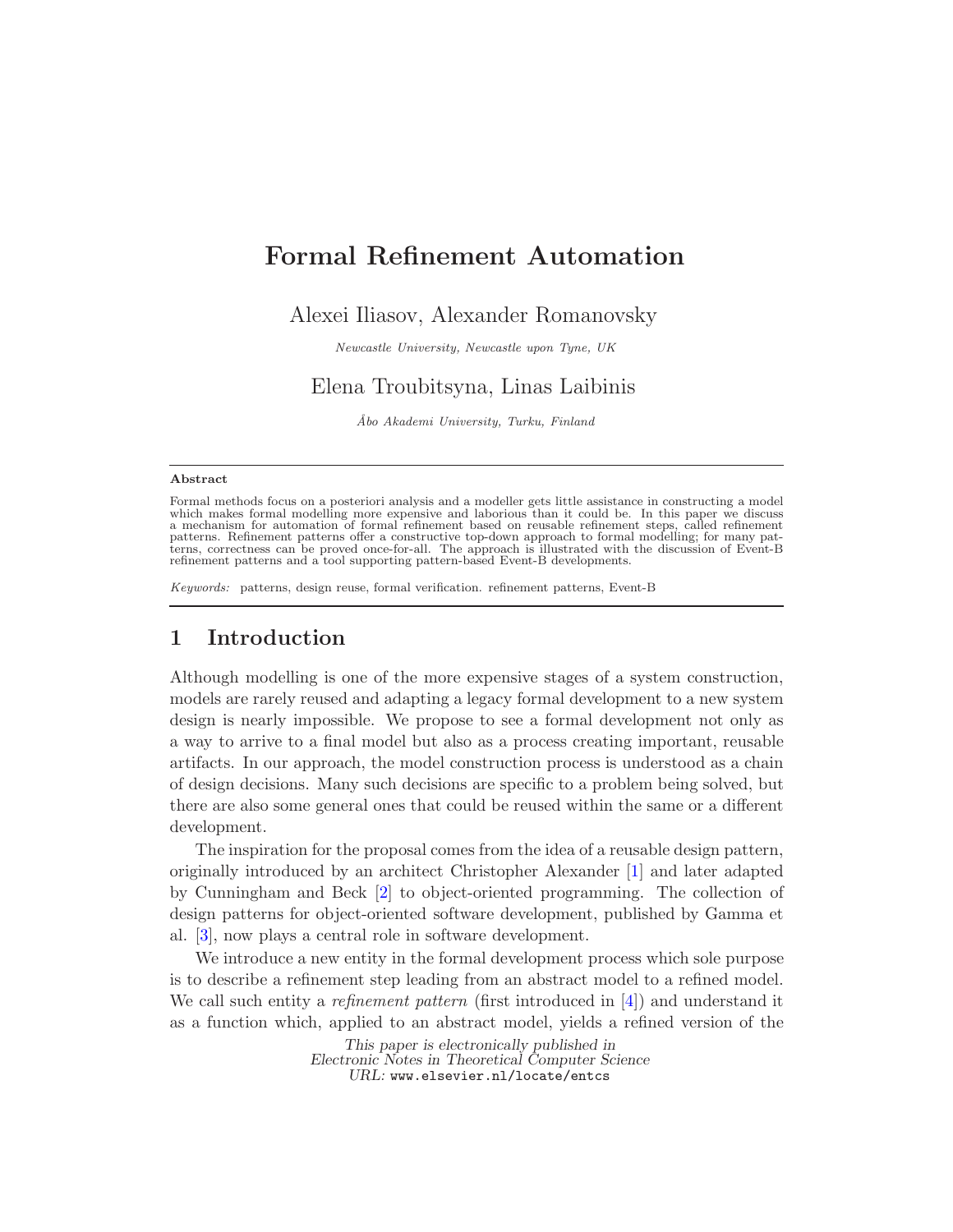model. The name *pattern* emphasises the fact that such function is a reusable design solution applicable in a range of contexts, much like design patterns developed for object-oriented programming [\[3\]](#page-14-2).

The paper is organised as follows: we start with the discussion of the pattern mechanism, including the pattern instantiation procedure and pattern correctness proof obligations; proceed with an overview of Event-B refinement patterns; and conclude with a detailed treatment of a simple Event-B refinement pattern.

## 2 Refinement Patterns

The fact that specification s is refined by s' is denoted as  $s \subseteq s'$  where relation  $\subseteq$ is reflexive, transitive and antisymmetric.

A refinement pattern is a function producing a refinement for some input model and a pattern configuration:

 $rpath: S \times C \rightarrow S$ 

where

 $\forall s, c \cdot ((s, c) \in dom(rpath) \Rightarrow s \sqsubseteq rpath(s, c))$ 

where  $S$  is a universe of models and  $C$  are pattern configurations.

This section continues with a discussion of the model transformation concept: the foundation for specifying refinement patterns. Then we introduce the pattern language, pattern instantiation rules, pattern correctness proof obligations and pattern instantiation side conditions.

#### 2.1 Model Transformations

A model transformation is a deterministic rule producing a new model by transforming some input model. A model transformation is associated with two model classes: the input model class, describing the set of all models accepted by the transformation, and the output model class, characterising the set of possible model transformation results. The input and output models of a model transformation application must belong to, correspondingly, the input and output model classes.

A model transformation is understood as a function transforming an input model and some configuration into an output model. Unlike a refinement pattern, a model transformation does not have to a produce a model refinement. The following general form is used to define model transformations:

 $name(p) \equiv$  requirements  $c(s, p)$  effect  $s' = r(s, p)$  scope e ref q

where p is a vector of parameters,  $c(s, p) = \text{req}(name)$  is an applicability condition,  $r(s, p)$  is a rule computing the refined version of an abstract model s, and  $e = \mathbf{scope}(name)$  the transformation scope. The q flag,  $q : r \times c \rightarrow \mathbb{B}$ ,  $q = \mathbf{ref}(name)$ , defines whether a given model transformation produces a valid model refinement. The applicability condition of a model transformation is the input model class of the transformation:  $c(s, p) = \text{incl}(name)(s, p)$  where name is the name of the transformation. The output model class is computed as **outcl**(*name*) =  $c(s, p)[r(s, p)/s]$ .

Although, there are no formal constraints on the kind of rules used in a model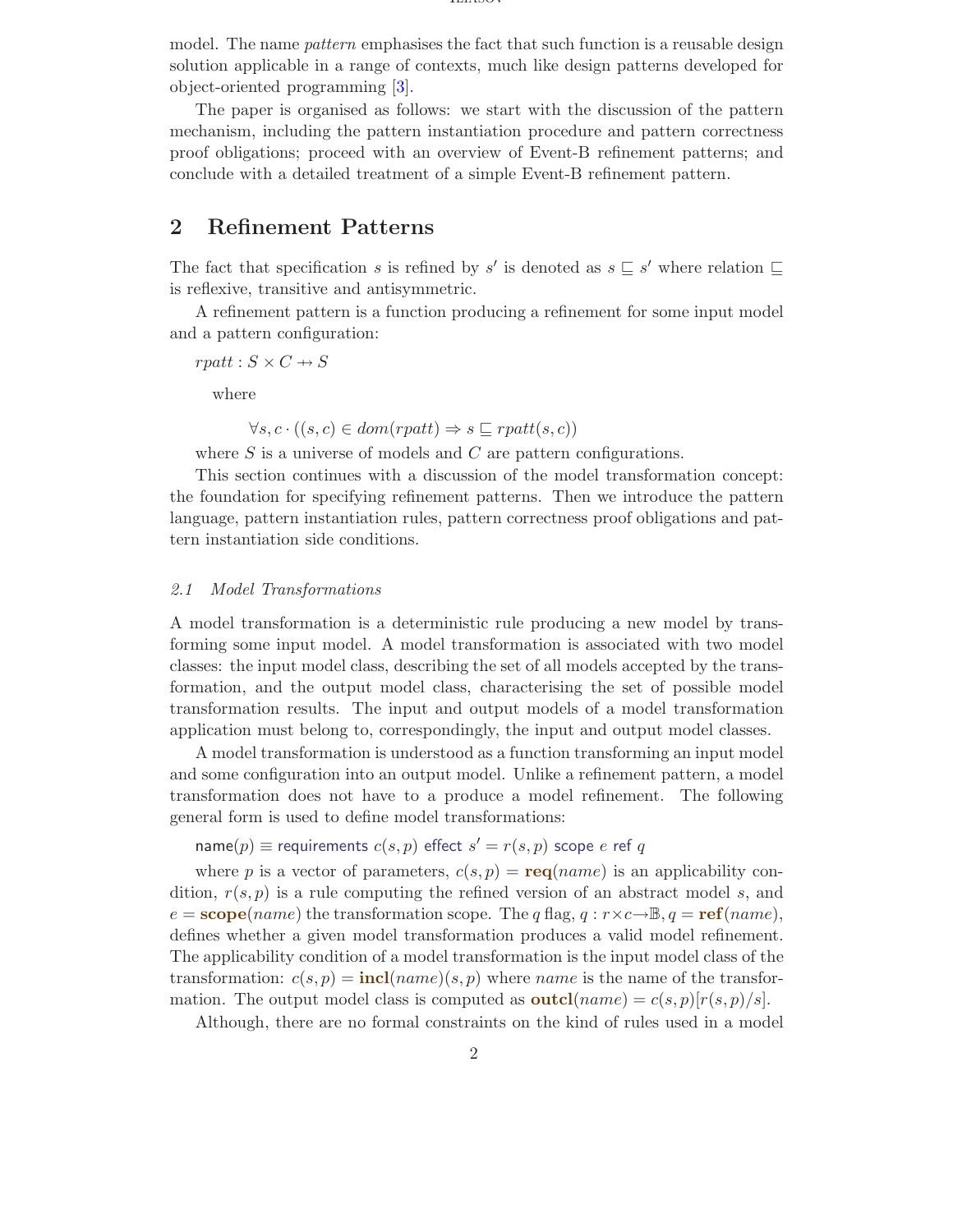$$
p(w) = m dr(w) | \binom{p}{p} | \binom{p}{p} |
$$
 for all  $a$  with  $d$  where  $P(a, d, w)$  do  $p(a, d, w)$ 

<span id="page-2-0"></span>with d where  $P(d, w)$  do  $p(d, w) \equiv$  forall a with d where  $P(d, w)$  do  $p(d, w)$ 

Fig. 1. The language of refinement patterns.

transformation, a model transformation rule  $r(s,p)$  should be simple enough to define the model transformation scope  $e$  and the refinement attribute q without in-depth analysis of the properties of  $r(s, p)$ .

The scope of a model transformation is made of two sets: the set of elements updated by the rule and the set of elements referred by the rule. The union of scopes, characterising the scope of a combination of model transformations, is defined as

 $scope((rr_1,ww_1)) \cup scope((rr_2,ww_2)) = (rr_1 \cup rr_2,ww_1 \cup ww_2)$ 

where  $rr_1$  and  $rr_2$  are the sets of referred elements, and  $ww_1$ ,  $ww_2$  are the sets of updated elements. The intersection of scopes determines whether two given rules transform overlapping model parts. It is defined as a combination of update/update and read/update conflicts:

 $scope((rr_1,ww_1)) \cap scope((rr_2,ee_2)) = (ww_1 \cap ww_2) \cup (rr_1 \cap ww_2) \cup (rr_2 \cap ww_1)$ 

For two rules, working on non-overlapping model parts, the intersection of their scopes is an empty set.

#### 2.2 Specifying Patterns

Pattern is a named entity. A pattern declaration starts with a construct declaring the pattern name:

#### pattern name

### p

where *name* is the name of the declared pattern and  $p$  is the pattern body. The body of a pattern is a combination of model transformations glued together using a number of control structures. The simplest form of a pattern is a single model transformation rule  $(mdr(w)$  in Figure [1\)](#page-2-0).

The two main operations used in a pattern declaration are the sequential and parallel compositions. In a pattern specification we use indentations to denote blocks of rules and the style of a composition operator used to connect the rules. The sequential composition requires the next rule to be written below and indented to the right (Figure [1\)](#page-2-0). The sequential composition is normally used to put together semantically linked rules.

The parallel composition is denoted by an equal indentation of the composed rules (Figure [1\)](#page-2-0). The parallel composition is used to connect unrelated rules, which are the rules operating on different model parts. The sequential composition binds stronger than the parallel composition and brackets are used when an instance of the parallel composition must take precedence.

The role of the parallel composition is the simplification of the pattern correctness analysis. To prove that a given instance of the parallel composition is correct it is enough to independently show the correctness of each constituent rule.

To construct a non-trivial pattern we have to provide a mechanism for matching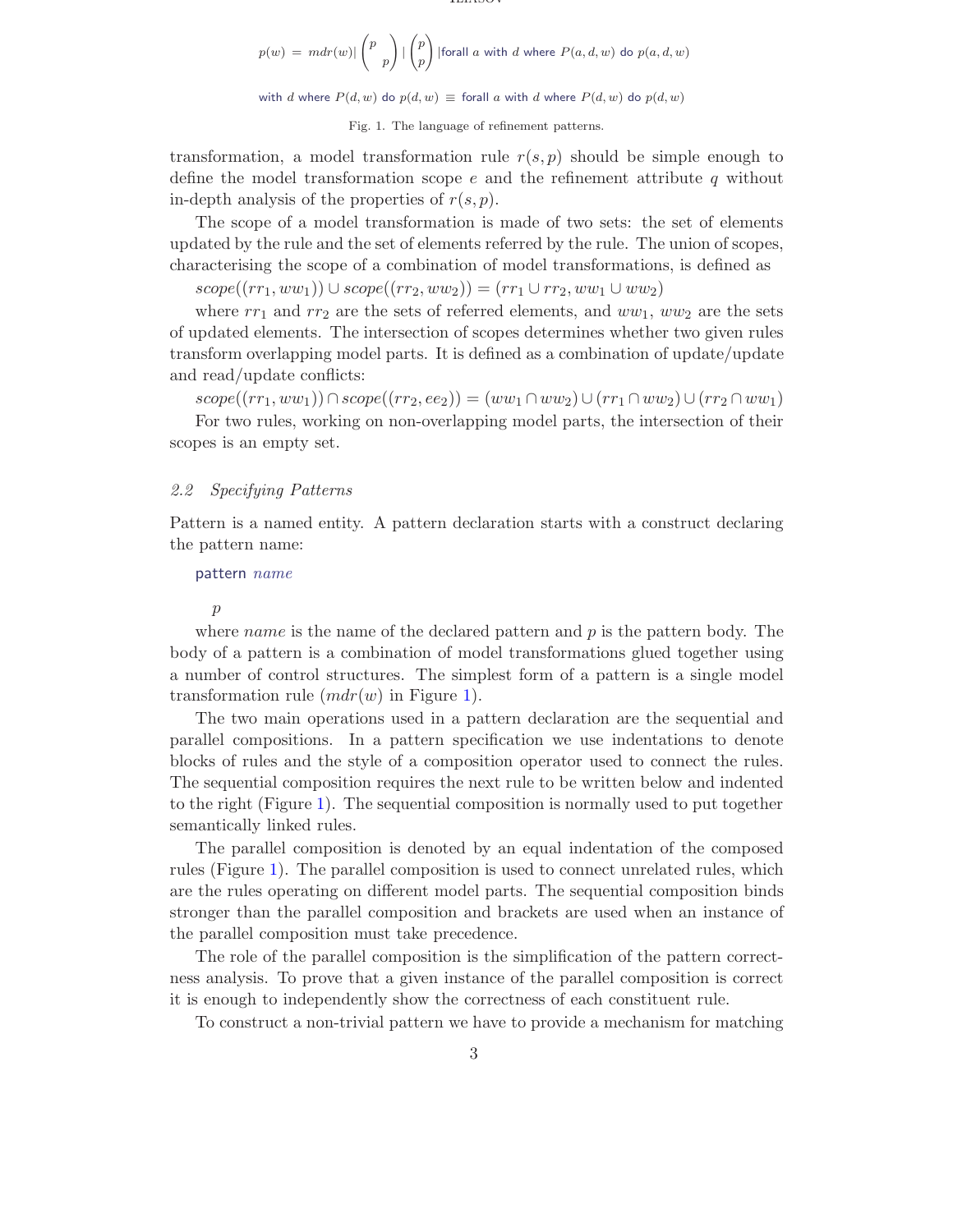and selecting model parts that need to be transformed. This is achieved with the following construct: forall a with d where  $P(a,d)$  do  $r(a,d)$ . Here a is a vector of local variables bound by the constraining predicate  $P(a, d)$  (the predicate also depends on an implicit input model parameter), d is a vector of local parameters and r is a nested rule. The rule r is applied to every possible value  $(a, d)$ , as defined by the predicate  $P$ . Local variables  $a$  are selected automatically during a pattern instantiation while the values for  $d$  are provided by a modeller, once for each *forall* construct. In other words, a contained rule  $r$  is applied to all possible values of  $a$ but each times uses the same vector d.

The nesting of rules controls the visibility of names. Children of a rule can see all the parameters and local variables available to their parent. This relation is transitive - a rule sees all the parameters available to its parent rule.

The pattern language we have discussed is method-neutral. It can be used to describe refinement patterns for a wide range of formal modelling methods. To connect the pattern mechanism with a specific formalism (or a family of formalisms) we have to import a library of model transformations. Symmetrically, to bring the support for the pattern mechanism into a formal method it is enough to construct a library of model transformations that can be used to describe interesting refinement cases.

#### 2.3 Applying Patterns

A pattern is applied to a model to produce a new model. A refinement pattern takes an abstract model and produces its concrete version. Interpretation of a pattern is provided by a function of the following form:

#### $\textbf{eff}: \text{MODEL} \times \text{RULE} \rightarrow \text{MODEL}$

There is one more ingredient to this defintion: a pattern configuration providing pattern instantiation parameters. We assume that we have the complete configuration before applying a pattern and, for legibility reasons, assume pattern configuration as an implicit parameter of **eff**.

The effect of the sequential composition of two rules is computed by applying the the second rule to the result of the first rule (Figure [2,](#page-4-0) first rule). For the parallel composition the effect is computed in the same manner but the order of the rule applications should not affect the overall result (Figure [2,](#page-4-0) second rule). The forall construct applies the body rule to all the possible values of local variables. This is expresses with a recursive definition which, at each iteration, reduces the set of possible parameters by removing the already used values (Figure [2,](#page-4-0) third rule). Finally, the effect of a model transformation is computed by applying the model transformation to an input model (Figure [2,](#page-4-0) fourth rule).

#### 2.4 Proving Pattern Correctness

A pattern correctness can be demonstrated in a number of ways [\[5\]](#page-14-4). The simplest approach is to declare a pattern correct until the opposite is demonstrated and rely on the normal means of proving the refinement relation between two models. In other words, each time a pattern is applied, the result must be shown to be a valid refinement using the refinement relation conditions of the applied formalism.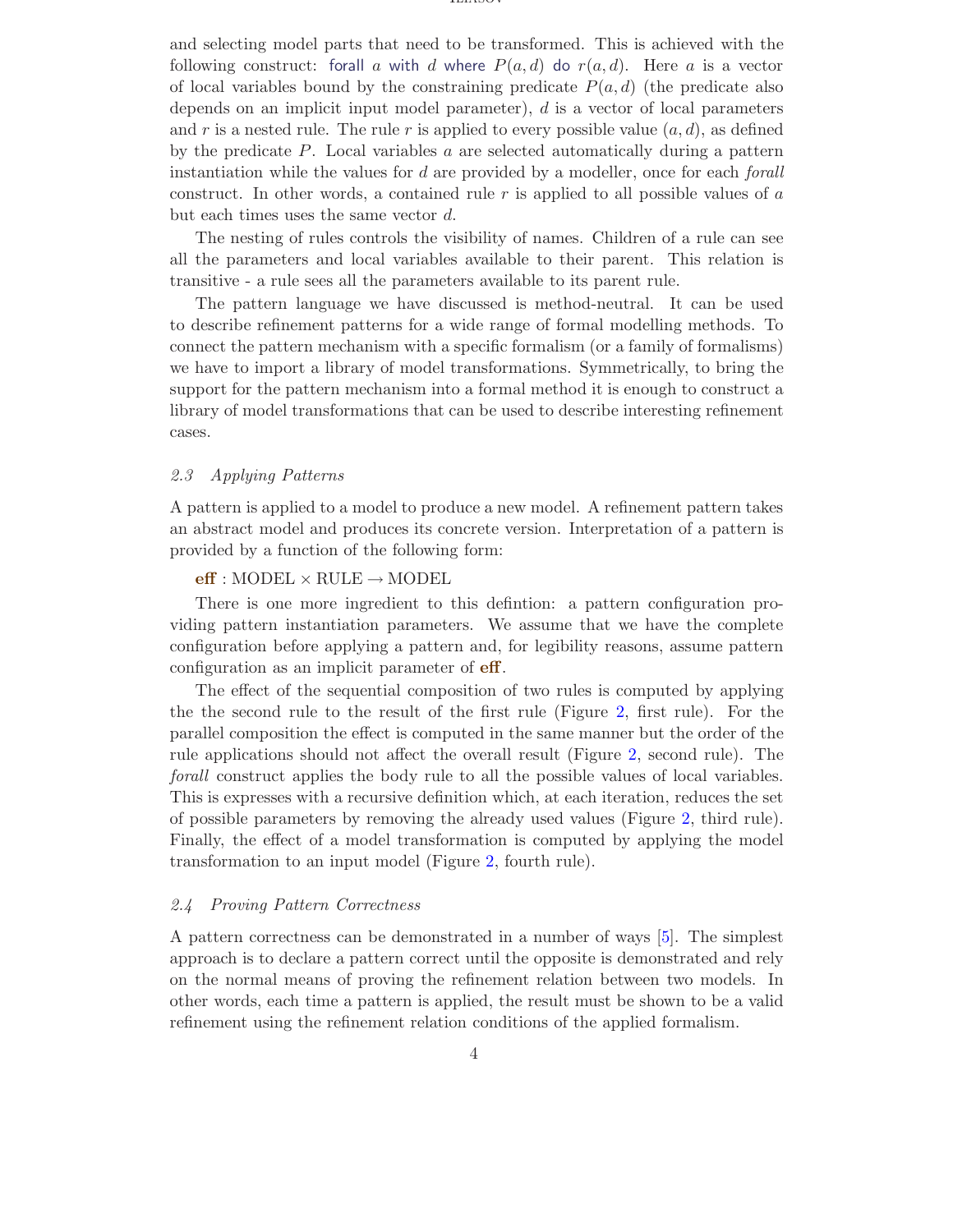$$
\begin{aligned}\n\text{eff} \left( s, \begin{array}{c} a \\ b \end{array} \right) &= \text{eff}(\text{eff}(s, a), b) \\
\text{eff} \left( s, \begin{array}{c} a \\ b \end{array} \right) &= \text{eff}(\text{eff}(s, a), b) = \text{eff}(\text{eff}(s, b), a) \\
\text{eff} \left( s, \begin{array}{c} \text{for all } a \text{ with } p \text{ where} \\ P(a, p) \\ \text{do} \\ r(a, p) \end{array} \right) &= \text{eff} \left( s, \begin{array}{c} r(q, p) \\ \text{for all } a \text{ with } p \text{ where} \\ P(a, p) \land a \neq q \\ \text{do} \\ r(a, p) \end{array} \right)\n\end{aligned}
$$

<span id="page-4-0"></span>Fig. 2. Pattern instantiation rules.

Here we present an approach where a modeller tries to demonstrate that a pattern result is a valid refinement of any acceptable input model. Sometimes this is not possible. Then we rely on a combination of static pattern analysis and theorems generated for each pattern instantiation.

A pattern is correct if, for all the constituent rules, the following conditions are satisfied.

#### Computability

A patterns is a procedure that should be processable by a software tool. Thus, we need to make sure that a pattern is executable. A problem can arise when a constraining predicate of the forall construct describes an infinitely large set of parameters. Such pattern, although possibly useful, makes no sense to a tool. We express this by stating that a constraining predicate is a characteristic function of a finite set (see the first rule in Figure [3\)](#page-5-0).

### Conflict-freeness

The effect of the application of a parallel composition of rules should not dependent on the order of rule applications. This property holds when the rules are applied to disjoint model parts and is expressed as a requirement that a pair-wise intersection of scopes of rules, composed using the parallel composition operator, is an empty set (the second rule in Figure [3\)](#page-5-0).

The scope function computes the scope of a rule by aggregating scopes of its constituent rules. Scope of a sequential or a parallel composition is the union of scopes of the composed rules. Scope of a model transformation is the scope property of the transformation. Finally, the scope of a forall construct is the scope of its body rule.

#### Well-formedness

A pattern rule may call its child rule only when the child rule precondition is satisfied. For each model transformation used in a pattern body it is required to demonstrate that the transformation requirement is satisfied for all the contexts in which the model transformation may be invoked. We state this by requiring that the context of a parent rule implies the requirement of a model transformation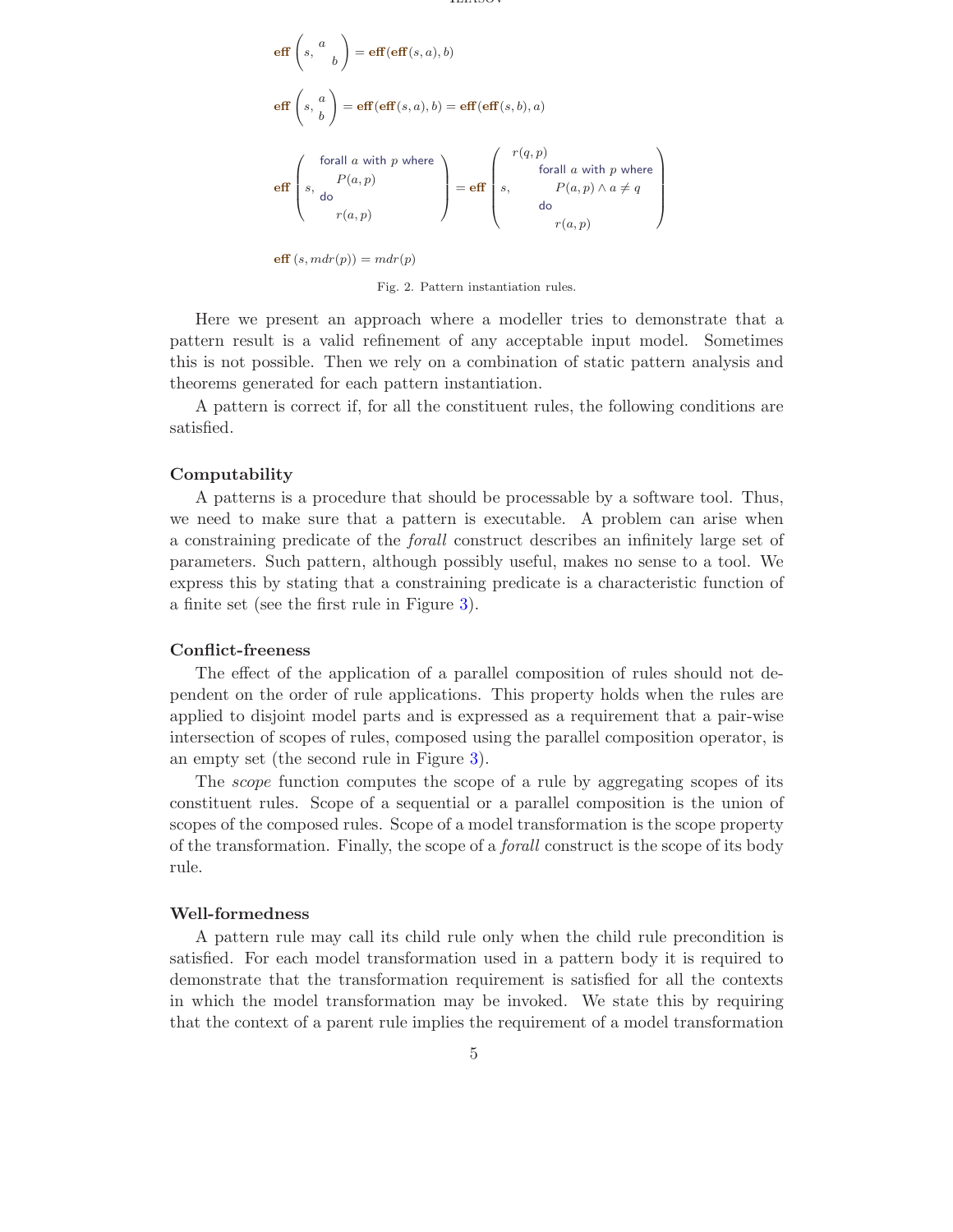```
Iliasov
```

```
rule proof obligation
forall a; d where P(a, d) do ... finite({{(a, d) | P(a, d)}})r_1. . .
r_k\forall i, j \cdot (i \in 1..k \wedge j \in 1..k \wedge i \neq j \Rightarrowscope(r_i) \cap scope(r_i) = \emptysetpattern pat
   \overline{q}forall a; p where P(a, p) do
         mdr(a, p)\forall s, a \cdot (incl(g)(s) \wedge eff(s, q))\wedge P(a, p) \Rightarrow \text{req}(mdr)(a, p))q
   mdr(p)r
                                                     \textbf{ref}(mdr) \vee \forall s \cdot (in(q)(s) \Rightarrows \subseteq \text{eff}(\text{eff}(\text{eff}(s,q),mdr(p)),r))
```
<span id="page-5-0"></span>Fig. 3. Pattern correctness proof obligations.

under analysis. The third rule in Figure [3](#page-5-0) gives the general form of this condition when the analysed model transformed is a part of a *forall* statement. A model transformation without forall is seen as a special case of this condition. Note that q denotes the combination of all the parents of the analysed pattern rule.

#### Refinement

For a model transformation that does not construct a valid model refinement, we have to demonstrate that a combination of the transformation with other patterns rules is a model refinement rule. This can be done by finding a containing subset of pattern rules for which, together with the model transformation being examined, we are able to demonstrate that the described transformation is a subset of a refinement relation (and the refinement relation itself is imported from some formal method, such as Event-B [\[6\]](#page-14-5)) (rule four in Figure [3\)](#page-5-0).

The inability to discharge or demonstrate the falsity of these conditions may indicate that a pattern is too complex. The problem can be rectified by redesigning the pattern with an emphasise on the use of the parallel composition operator. Alternatively, a pattern may be decomposed into sub-patterns and that can be analysed independently.

#### 2.5 Assertions

There may be situations when to prove a pattern we have to assert some noncomputable property of an abstract machine. For example, a pattern implementing an array sorting algorithm may need to assert that some abstract action describes a sorted array. There are many ways to state that an array becomes sorted and the only general solution is to formulate and prove a theorem that states that the action indeed describes what it is assumed to describe. Such property is unlikely to be computable due to the size of the involved state space, which is potentially infinite. Thus, we have to rely on theorem proving and generate the required theorems each time a pattern is instantiated. This is accomplished using the assertions mechanism.

An assertion is a distinguished part of a constraining predicate. We use the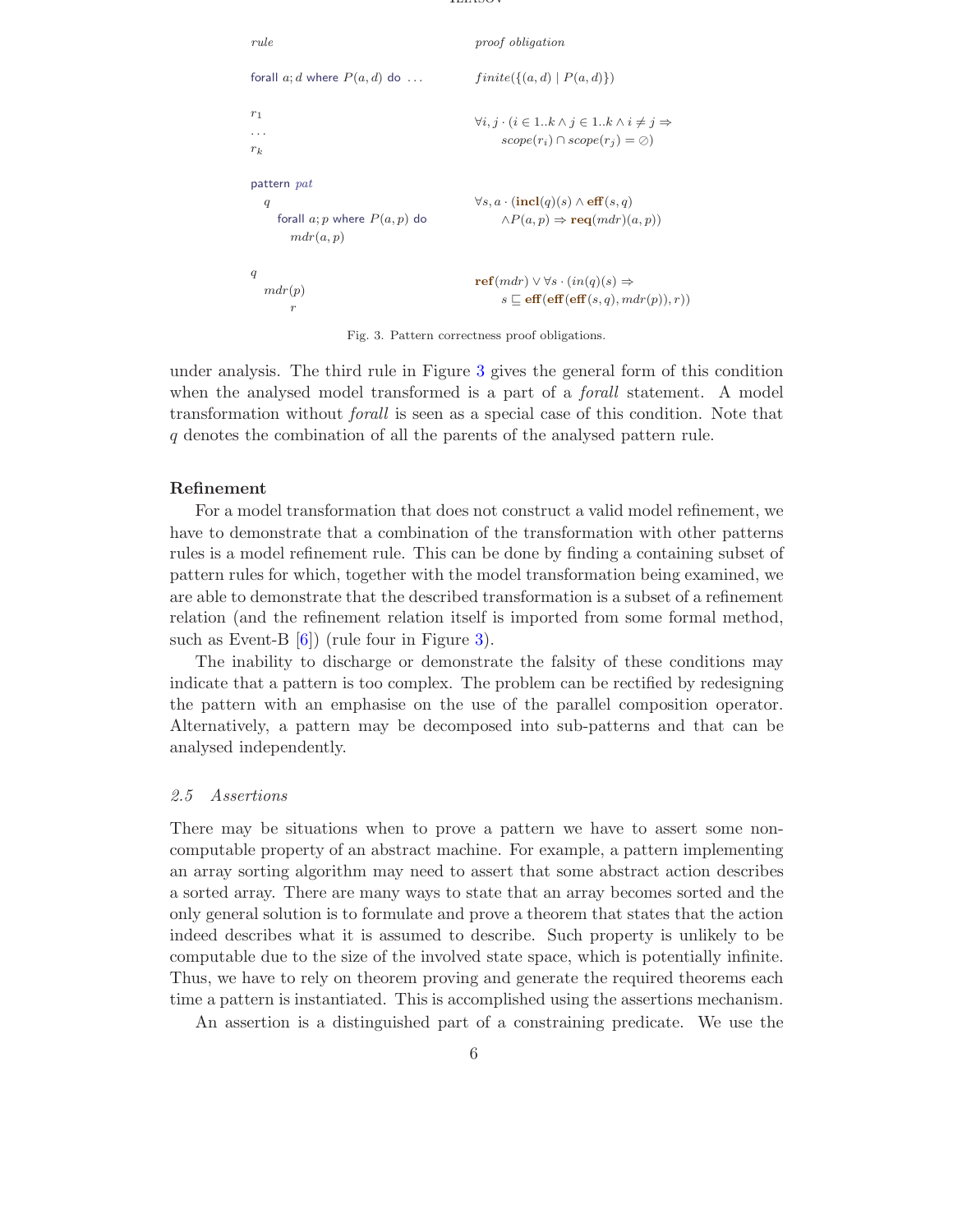| event e                   | new event.                                                         |
|---------------------------|--------------------------------------------------------------------|
| refines $r$               | changes the list of refined events                                 |
| label $l$                 | changes the name of an event or a variable                         |
| guard $q$                 | adds an event guard                                                |
| $param$ $p$               | adds an event parameter                                            |
| $action \, v \, s \, exp$ | adds an event action or a variable initialisation                  |
| variable $v$              | adds a new model an an action variable                             |
| style $s$                 | changes an action style                                            |
| expression $e$            | changes an action expression                                       |
| invariant $t$             | adds a new invariant or changes the typing predicate of a variable |
|                           |                                                                    |

<span id="page-6-0"></span>Fig. 4. The summary of Event-B model transformations.

following syntax to declare an assertion: assert  $n(p) Q(p)$ . Here n is the assertion name, p is a vector of parameters and  $Q(p)$  is the property asserted. To use an assertion, one writes  $n(u)$ , where u is a vector of parameters.

During a pattern instantiation, an assertion is assumed to hold, i.e., is true. However, each time an assertion is encountered during an instantiation, a theorem is generated requiring that the assertion holds for the current values of  $p$ . If all such theorems are satisfied, then the model produced by a pattern is a refinement of the corresponding input model.

## 3 Event-B Refinement Patterns

Event-B [\[6](#page-14-5)[,7\]](#page-14-6) is a modern version of the B Method [\[8\]](#page-14-7) formal modelling method. An Event-B development is a chain of model refinements starting with an abstract model and followed by a succession of refined versions. A model in Event-B is described by a collection of named variables and events. An event is understood as an instantaneous update of model variables and an observable model evolution is a number of discrete state transitions. Model invariants are used to state the desired properties which must be maintained by each event. For verification, Event-B relies mainly on theorem proving. A software tool automatically generates all the correctness conditions as a list of theorems and a theorem prover attempts to discharge them. An interactive theorem prover is used to conduct controlled manual proofs. An Event-B machine has the following general form:

```
system name
variables var (set of variables)
invariant inv (set of model invariants)
initialisation (variable initialisations)
events
   ...
```
 $nom =$  any  $arg$  where  $grd$  then  $act$  end

...

An Event-B event is composed of a declaration of local variables, event guard, and a list of actions updating model variables. In the model snippet above, nom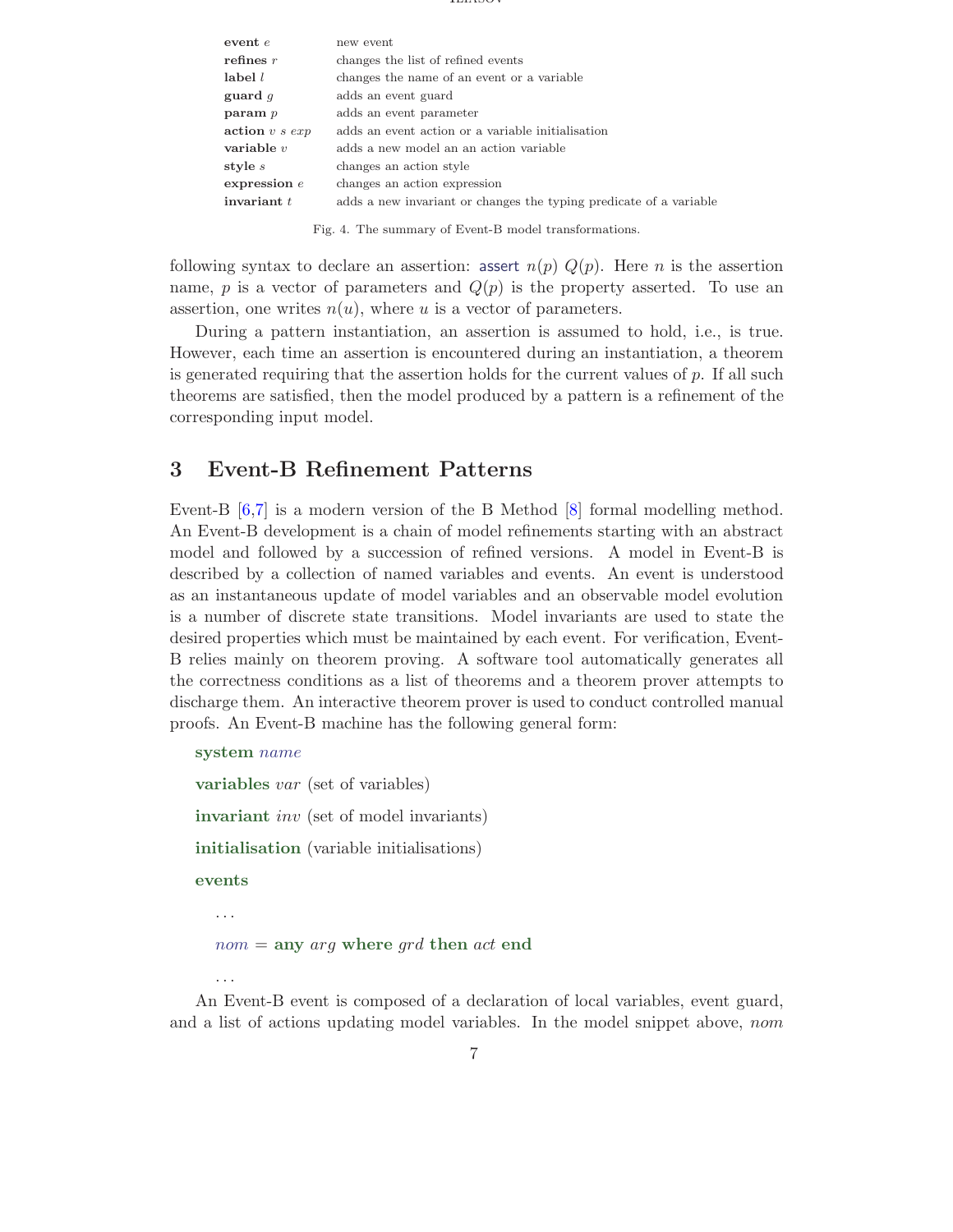is the event name, arg is a vector of event parameters, grd is the event guard and act is a before-after predicate. The structure of an Event-B refinement machine is identical to the structure of an abstract machine.

To transform Event-B models with patterns, it is convenient to look at an Event-B model as a mathematical object, specifically, a syntactic tree describing a model. Such tree has the following structure:

|                                    | $nom := LABEL$                        |
|------------------------------------|---------------------------------------|
| $sys := (var, inv, evt)$           | $inv := PREDICATE^*$                  |
| $evt := (nom, ref, arg, grd, act)$ | $typ := PREDICATE$                    |
| $act := (var, sty, exp)$           | $qrd := \text{PREDICATE*}$            |
| $var := (nom, act, typ)$           | $ref := LABEL^*$                      |
| $arg := (nom, typ)$                | $sty := " := "   " : \in "   " :   "$ |

The root of a tree is the system tuple. The tuple contains sets of variables, invariants and events. A variable is described by a tuple of name, initialisation action and typing predicate. An action is characterised by a list of updated variables, an action style and an expression computing the new variable states. An event is described a name, a list of refined abstract events, a vector of parameters, a vector of guards (whereas an overall event guard is the conjunction of individual guards) and a collection of actions. An event parameter is a tuple of name and a typing predicate. There are two basic types: LABEL is an identifier of a model element (e.g, event name); PREDICATE is a predicate expression. In addition, an action style is one of three Event-B substitution styles [\[6\]](#page-14-5).

To specify Event-B refinement patterns we use a collection of Event-B model transformations. Due to the space limitation we are only able to present the summary of Event-B model trasformations (Figure [4\)](#page-6-0). More details on Event-B model transformations can be found in [\[9\]](#page-14-8).

## 4 Example

This section illustrates the patterns mechanism with an example of an Event-B refinement pattern. The presented pattern transforms an input model by refining an action of an abstract event into a simple communication mechanism. The complete pattern specification is given in Figure [5.](#page-8-0)

The pattern is applicable to models with at least one event that contains an action assigning to a single variable (in a general case, an Event-B action updates a vector of variables). This condition is expressed using the with construct which also defines the parameters destevt (some abstract event) and copyact (some action of destevt) (replacing with with forall we could make the pattern transform all the suitable pairs of events and actions in an input model). The pattern body is made of five major blocks: the construction of a variable representing a communication channel (block ch in Figure [5\)](#page-8-0); the construction of a channel state variable (block rd); the defintion of a new event responsible for writing in the channel (send);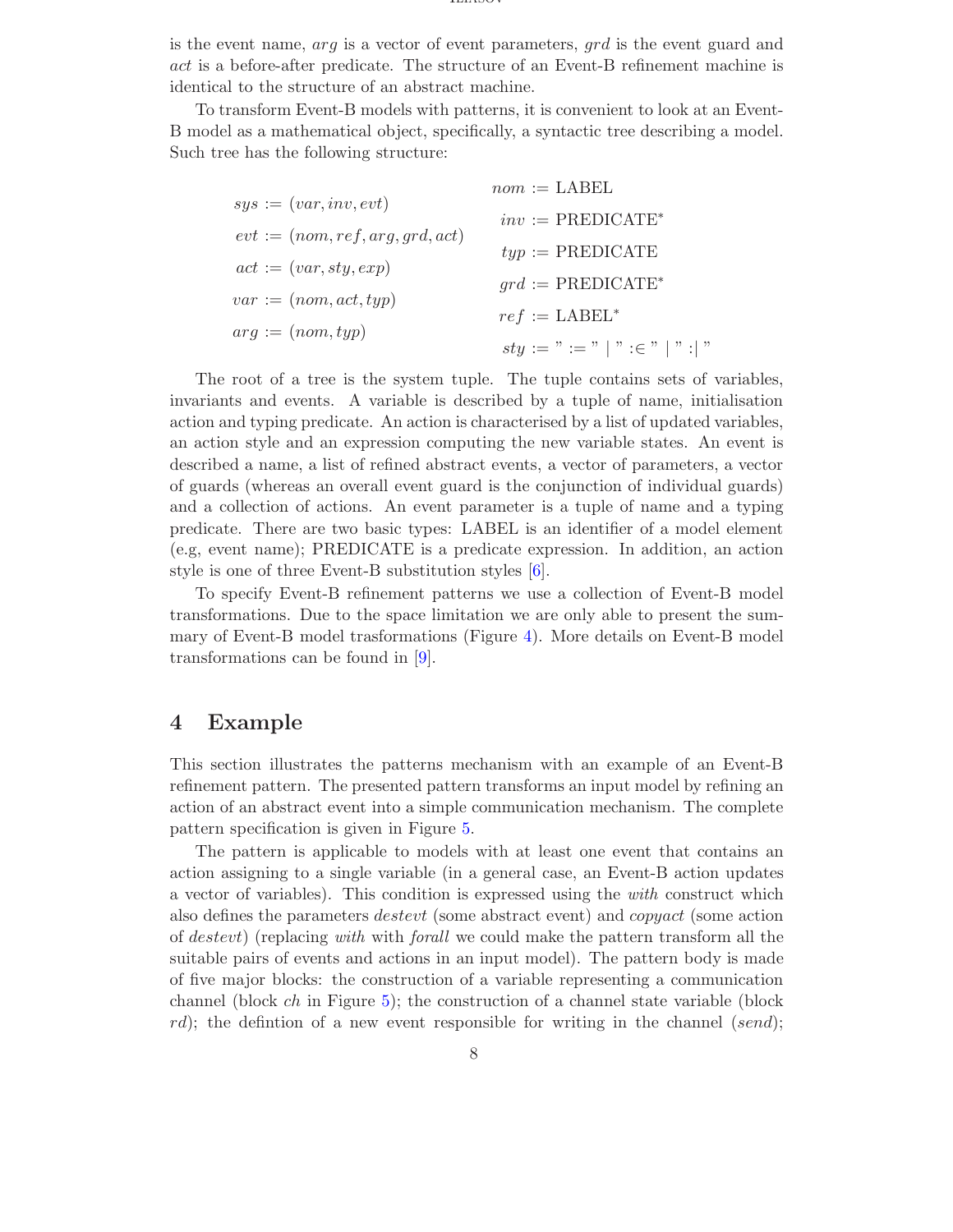```
Iliasov
```

```
pattern messaging
  forall vv with destevt, copyact where
      destevt ∈ evt ∧ copyact ∈ destevt.actions ∧ copyact.var = {vv}
  do
      ch :
            \sqrt{\frac{2}{n}}\overline{1}4
                invariant ch \in vv.\mathsf{type}action ch \, \in vv.\text{type}\operatorname{rd} :
                  \sqrt{\frac{2}{r}}6
                  \overline{1}6
                  4
                      label ch rd
                      invariant rd \in \mathbb{B}action rd := falsesend:event send
                           \overline{1}\overline{a}\overline{1}\overline{1}\overline{1}\overline{1}\overline{1}4
                               param destevt.arg
                               guard destevt.guard
                               guard rd = falseaction ch := copyact.expression
                              action rd := truerecv :
                          \intguard rd = true for destevt
                          6
                          4
                             action rd := false for destevt
                                 expression ch for copyact
                  invariant rd = true \Rightarrow [ch \text{ copyact}].style \text{copyact}.expression]
```
<span id="page-8-0"></span>Fig. 5. The messaging refinement pattern specification.

the refinement rules updating the abstract event destevt; the invariant relating the state of the channel variable ch with the abstract model state (the last rule in Figure [5\)](#page-8-0). Notation [var style expr] used in the invariant rule stands for a before-after predicate corresponding to the Event-B action var style expr.

#### 4.1 Correctness

To demonstrate the pattern correctness, we routinely apply the rules given in Figure [3](#page-5-0) to obtain the list of the pattern proof obligations. Instantiating the computability proof obligation, we get the following condition:

 $finite({ (d, c) | d \in \text{evt} \land c \in d}.\text{actions} \land \text{card}(c.\text{var}) = 1})$ 

The above trivially holds noticing that an Event-B model has a finite number of events -  $finite(evt)$  - and an event has a finite number of actions:  $finite(d.\text{actions})$ .

The conflict-freeness condition is demonstrated by writing out scopes of the pattern rules. For example, for the pattern subset declaring new variable ch the scopes are computed as follows

| variable <i>ch</i>                     | $var, \star ch$        |
|----------------------------------------|------------------------|
| invariant $ch \in copyact.\text{type}$ | $\star ch: \text{typ}$ |
| action $ch \in copyact.\text{type}$    | $\star ch$ : act       |
| variable rd                            | $var, \star rd$        |

For all the pairs of parallel rules we have to demonstrate the absence of scope conflicts. Although this results in a large number of proof obligations, all such obligations are computed automatically by a tool. Moreover, in the new version of the tool it is impossible to construct patterns with scope conflicts: the editor simply does not allow parallel composition of conflicting rules.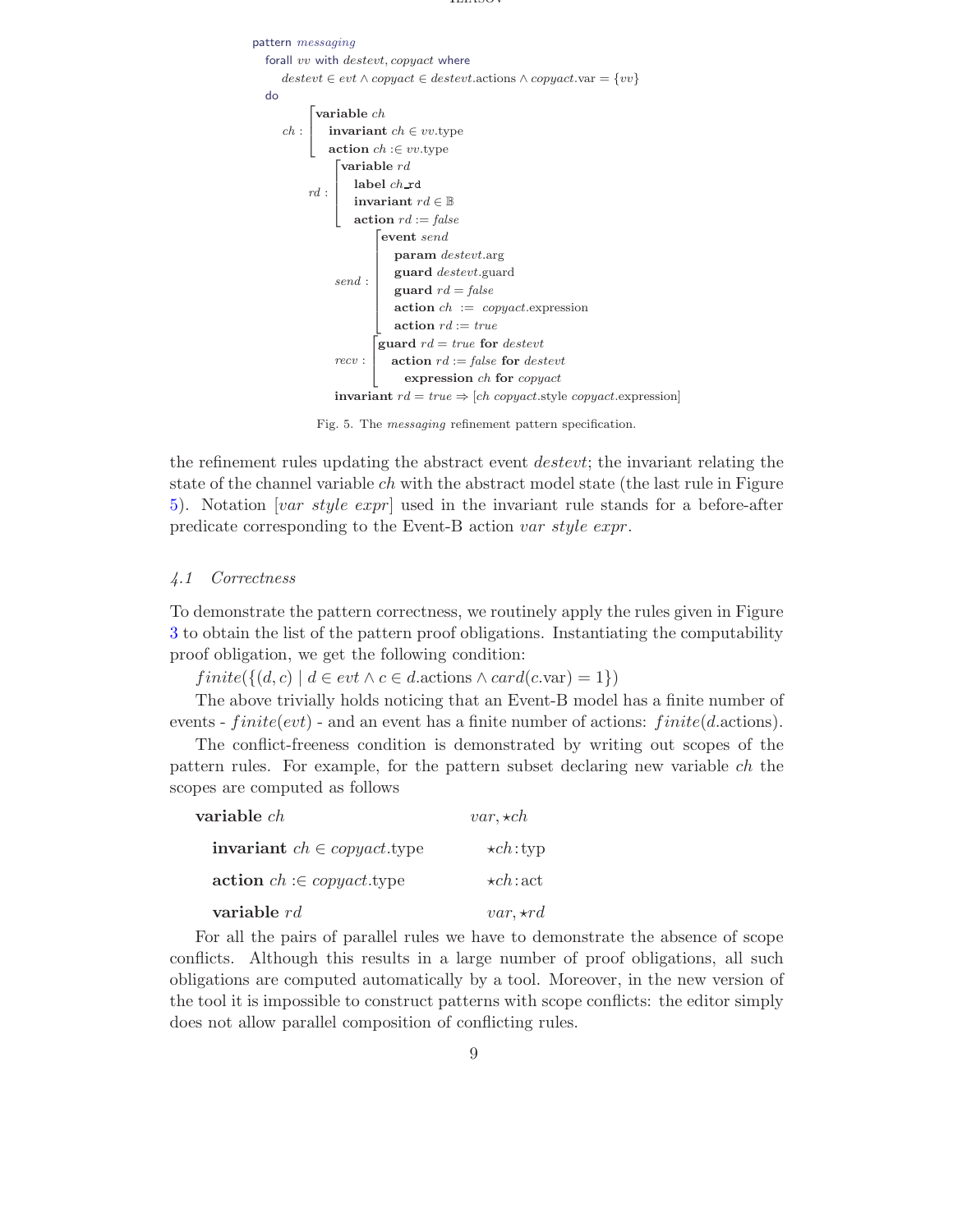Well-formedness of a pattern is analysed by generating corresponding proof obligations for all the pattern rules. For our example, there are 17 such proof obligation. The declaration of new variable ch results in the following proof obligations

| <i>invariant preservation:</i> | $ch' \in vv.\text{type} \Rightarrow ch' \in vv.\text{type}$           |
|--------------------------------|-----------------------------------------------------------------------|
| feasibility:                   | $\mathcal{I}(v) \Rightarrow \exists ch' \cdot ch' \in vv.\text{type}$ |

The names on the left-hand side indicate the Event-B refinement conditions [\[6\]](#page-14-5) from which the proof obligations are derived. Note that vv.type is some unknown predicate. While the first proof obligation is trivially true, to discharge the second one we have to rely on the properties of the abstract model being transformed by the pattern. This properties are summarised in predicate  $\mathcal{I}(v)$ , introduced later in this section. For brevity, we present only few interesting proof obligations.

The guard  $rd = true$  for *destevt* rule leads to a proof obligation requiring that the overall guard of concrete event destevt is stronger than the guard of its abstraction. This condition trivially holds since the new guard is stronger due to the conjunction with an additional condition:

guard strengthening: destevt.guard $(v) \wedge rd = true \Rightarrow destevt$ .guard $(v)$ 

The update of the expression of the *copyact* (rule **expression** ch **for** copyact) leads to two proof obligations. The first requires us to show that the new action is feasible: always delivers a result under the given assumptions. The second states that new action must be a refinement of the corresponding action of abstract event destevt:

$$
\begin{aligned}\n\text{feasibility:} &\qquad \mathcal{I}(v) \land J(v, u) \land \text{destevt.guard}(v) \land rd = true \Rightarrow \\
&\exists u' \cdot [\text{copyact.var} := \text{ch}](u, u') \\
\text{refinement:} &\qquad \mathcal{I}(v) \land J(v, u) \land \text{destevt.guard}(v) \land rd = true \land \\
& [\text{copyact.var} := \text{ch}](u, u') \Rightarrow \\
&\exists v' \cdot ([\text{copyact}](v, v') \land J(v', u'))\n\end{aligned}
$$

where  $v$  is a vector of abstract model variables. This vector contains at least one variable vv,  $\{vv\} = copyact$ . Vector u denotes concrete model variables, which, among the variables inherited from an abstract model ( $v \subset u$ ), contains variables ch and rd.

Predicate  $\mathcal{I}(v)$ , used in several proof obligations above, is a collection of known facts about the abstract model. For the messaging pattern, we know that a suitable abstract model contains at least one event which must have at least one action assigning to a variable. We also assume that an abstract model transformed by the pattern is well-formed (in sense of Event-B well-formedness [\[6\]](#page-14-5)). Thus we may state that the abstract action copyact has a solution when its guard is enabled (the feasibility condition). This condition helps us to discharge the feasibility proof obligation above. The complete  $\mathcal{I}(v)$  definition is

$$
\mathcal{I}(v) = I(v) \land \exists e \cdot (e \in \text{evt} \land \exists a \cdot (a \in e.\text{act} \land \text{card}(a.\text{var}) = 1)) \land
$$

 $(I(v) \wedge \text{destevt.guard}(v) \Rightarrow \exists v' \cdot ([\text{copyact}](v, v') \wedge J(v', u')))$ 

where  $I(v)$  is an arbitrary predicate corresponding to the abstract model invari-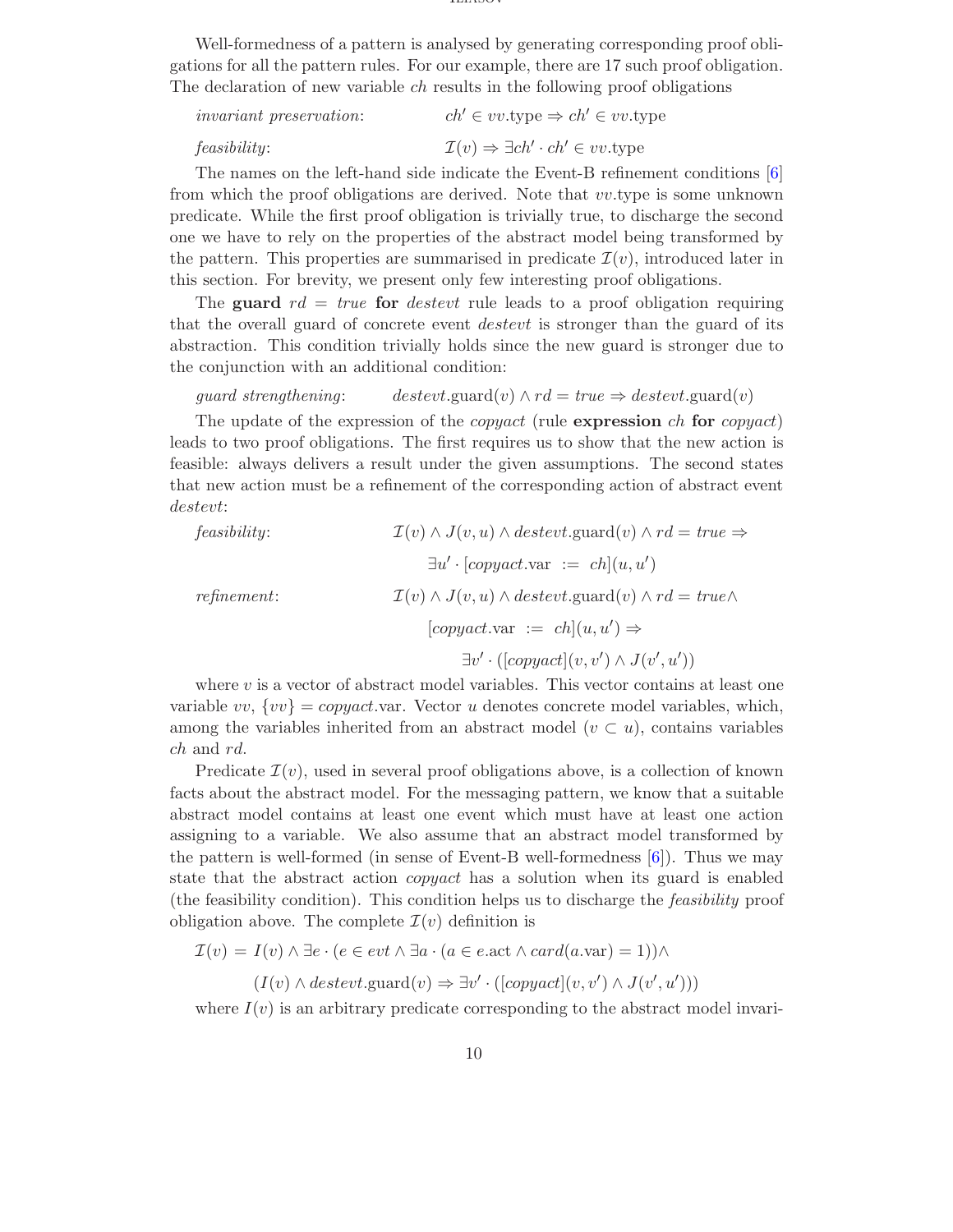ant.

Predicate  $J(v, u)$  is a concrete invariant. In addition to constraints on concrete variables, a concrete invariant in Event-B also has a gluing invariant linking the states of concrete and abstract model. In our case, such gluing invarint is the invariant produced by the rule **invariant**  $rd = \ldots$ . This invariant links the abstract action expression with the value of concrete variable ch. The complete definition of  $J(v, u)$  is as follows:

$$
J(v, u) = ch := copyact.\text{type}(v) \land rd \in \mathbb{B} \land
$$

$$
rd = true \Rightarrow [ch \text{ copyact}.\text{style copyact}.\text{expression}](u)
$$

The feasibility and refinement conditions are discharged in a number of

simple steps by writing out  $\mathcal{I}(v)$  and  $J(v, u)$  and then demonstrating that [copyact.var := ch] $(u, u')$  is equivalent to [copyact] $(v, v')$  provided  $rd = true$ .

Several model transformations require further analysis to ensure that the pattern construct a model refinement. These rules are **invariant**  $rd = \ldots$ , **variable** destevt.arg and **event** send. The former two cases are rather trivial and we only consider the condition generated for the **event** send rule. This condition requires us to prove that new event send terminates in a finite number of steps and passes the control to some other event. For this we have to find a variant which is a finite natural number decremented by the new event:

non-divergence:  $\mathcal{I}(v) \wedge J(v, u) \wedge destevt.\text{guard}(v) \wedge rd = false \wedge$  $[\{ch\} copyact.\text{style copyact.}$ expression $](ch, ch') \wedge$  $rd' = true \Rightarrow \exists V \cdot (V(u) \in \mathbb{N} \wedge V(u') < V(u))$ 

One possible witness for V is  $V(rd), V : \mathbb{B} \to \{0,1\} = \{true \mapsto 1\} \cup \{false \mapsto 0\}.$ Event send decreases  $V$ : in the before-state state of send,  $V$  must be 1 and in the after-state it is always 0.

Figure [6](#page-11-0) demonstrates an example of the pattern instantiation. The input model contains a single event with two actions. Any of these actions can be selected as a value for the copyact parameter and it is assumed that the parameter selection is handled externally (e.g., by a modeller). In this example the pattern is instantiated with copyact  $=(n := (m + 1) \mod 6)$ . In Figure [6,](#page-11-0) model m0 is the input model and model  $m1mes$  is the the model produced by the messaging refinement pattern (Figure [5\)](#page-8-0).

The messaging pattern is applicable to a wide range of models. One example is a combination with the recovery block  $[10]$ , parity bit  $[11]$  and hamming code [\[11\]](#page-14-10) patterns to produce a fault-tolerant communication protocol. The protocol starts with a communication loop with a single parity check bit. Upon detection of an error, the protocol switches to a communication loop using the hamming code. The described development can be constructed entirely from the currently available refinement patterns.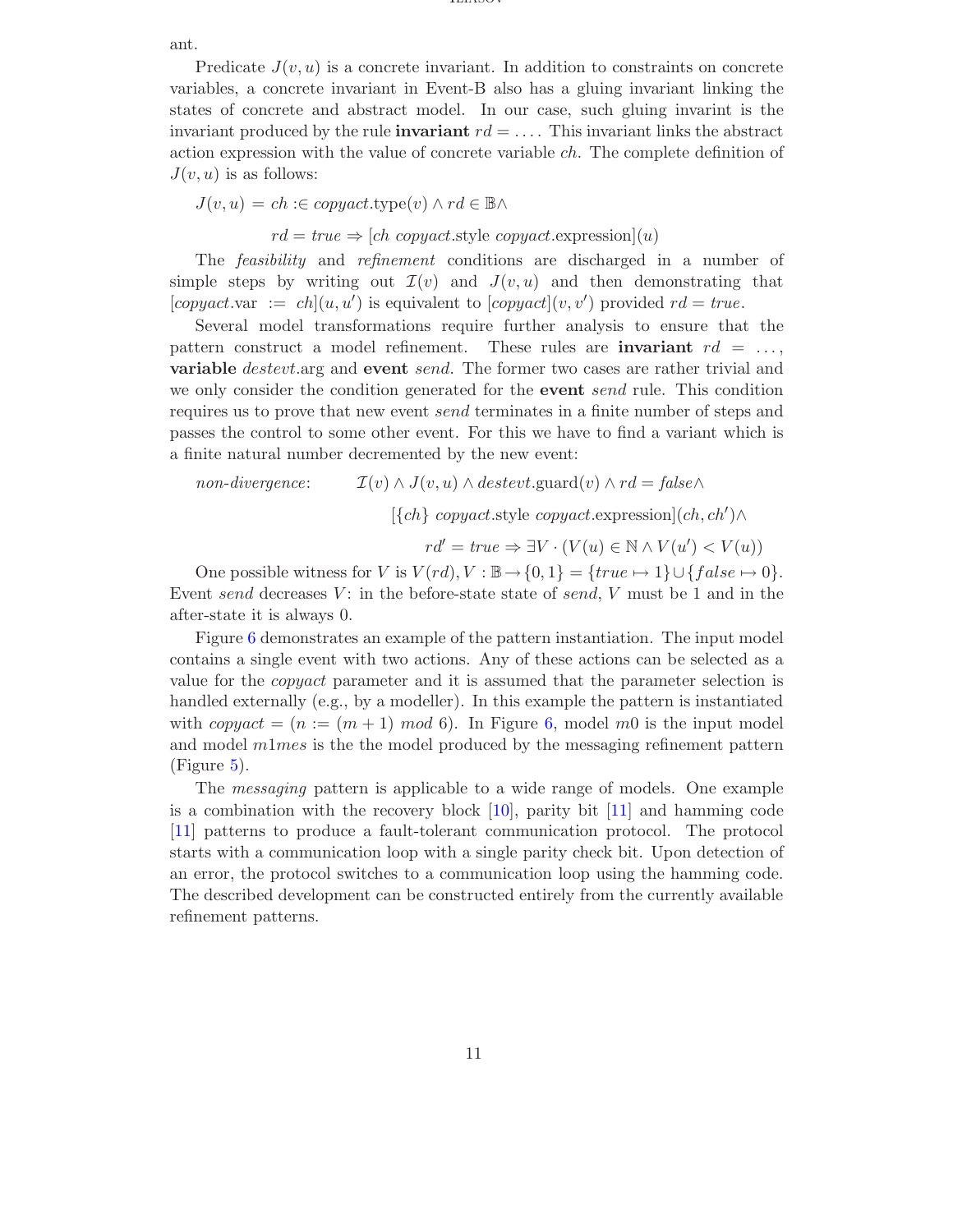system  $m0$ variables  $n, m$ invariant  $n \in 0...5 \wedge m \in \{1,2,3\}$ initialisation  $n := 0||m := 1$ events  $work = \text{begin } n := (m+1) \text{ mod } 6 | m : \in \{1,2\} \text{ end}$ 

system m1mes

refines  $m0$ 

variables  $n, m, ch, ch$ -rd

invariant

 $n \in 0 \dots 5 \land m \in \{1, 2, 3\} \land ch \in 0 \dots 5 \land ch\_rd \in \mathbb{B}$ 

 $ch\_rd = true \Rightarrow ch = (m + 1) \mod 6$ 

initialisation  $n := 0||m := 1||ch : \in 0..5||ch_rtd := false$ 

events

$$
send = \text{when } ch\_rd = false \text{ then } ch := (m+1) \text{ mod } 6 || ch\_rd := true \text{ end}
$$
\n
$$
work = \text{when } ch\_rd = true \text{ then } n := ch || m := \{1, 2\} || ch\_rd := false \text{ end}
$$

Fig. 6. Instantiation example for the messaging refinement pattern.

## <span id="page-11-0"></span>5 Event-B Refinement Patterns Tool

A proof of concept implementation of the pattern mechanism support for the Event-B method has been realised as a plug-in to the RODIN Platform [\[12\]](#page-14-11). The plug-in seamlessly integrates with the RODIN Platform interface so that a user does not have to switch between different tools and environments when to apply patterns in an Event-B development. The plug-in relies on two major RODIN Platform components: the Platform database, which stores models, proof obligations and proofs constituting a development; and the prover which is a collection of automated theorem provers supplemented by an interactive prover.

The overall tool architecture is presented in Figure [7.](#page-12-0) The core of the tool is the pattern instantiation engine. The engine uses an input model, imported from the Platform database, and a pattern, from the pattern library, to produce a model refinement. The engine implements only the core pattern language: the sequential and parallel composition, and forall construct. Method-specific model transformations (in this case, Event-B model transformations) are imported from the model transformation library.

The process of a pattern instantiation is controlled by the pattern instantiation wizard. The wizard is an interactive tool which inputs pattern configuration from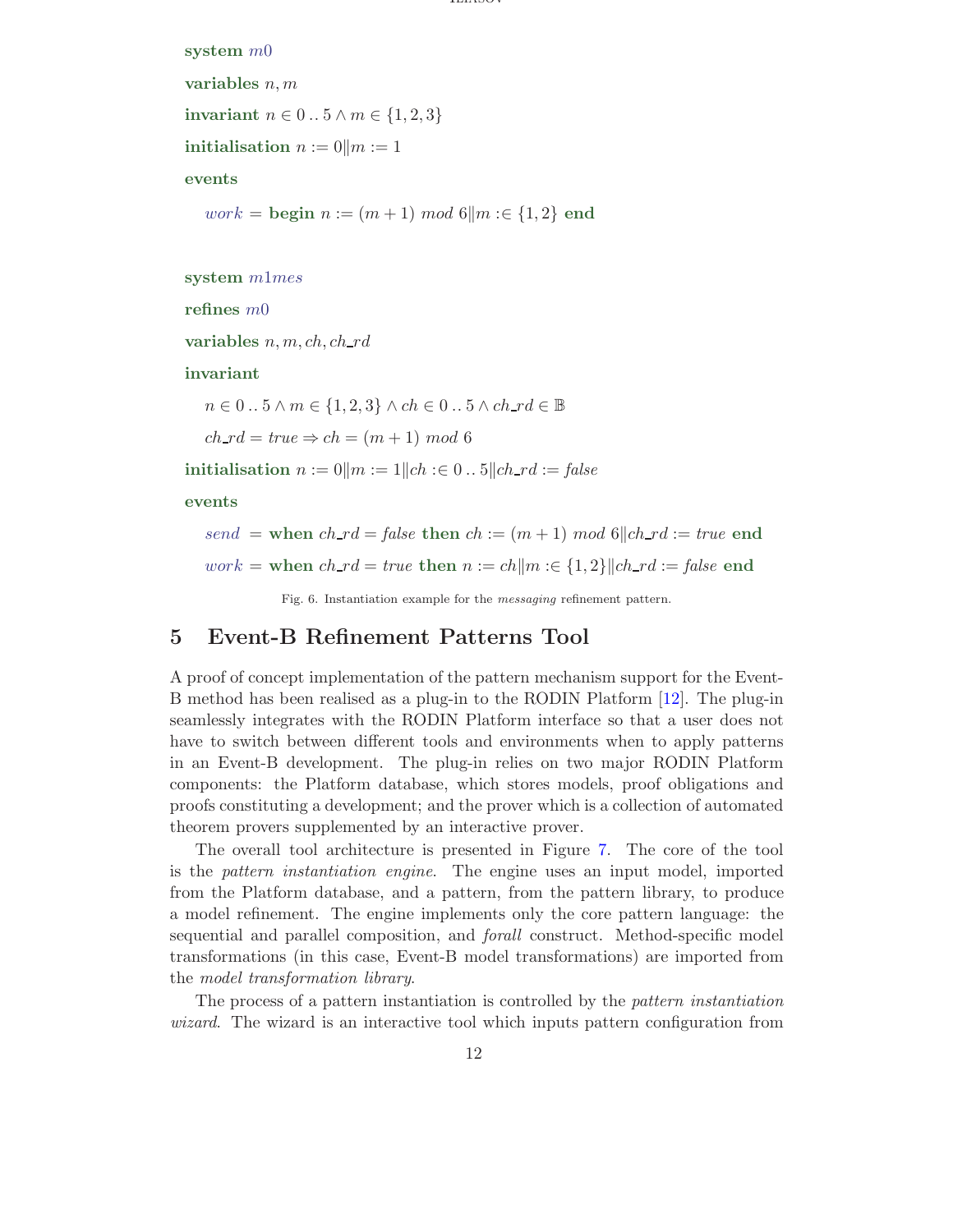



<span id="page-12-0"></span>Fig. 7. The Event-B refinement patterns tool architecture.

a user. It validates user input and provides hints on selecting configuration values. Pattern configuration is constructed in a succession of steps: the values entered at a previous step influence the restrictions imposed on the values of a current step configuration.

The result of a successful pattern instantiation is a new model and, possibly, a set of instantiation proof obligations - additional conditions that must be demonstrated each time a pattern is applied. The output model is added to a current development as a refinement of the input model and is saved in the Platform database. The instantiation proof obligations are saved in an Event-B context file. The RODIN platform builder automatically validates and passes them to the Platform prover.

The tool is equipped with a *pattern editor*. The current version  $(0.1.7, 11)$  uses the XML notation and an XML editor to construct patterns. The next release is expected to employ a more user-friendly visual editor. The available refinement patterns are stored in the local pattern library. Patterns in the library are organised in a catalogue tree, according to the categories stated in pattern specifications. A user can browse through the library catalogue using a graphical dialogue. This dialogue is used to select a pattern for instantiation or editing.

When constructing a pattern, a user may wish to generate the set of pattern correctness proof obligations. Proof obligations are constructed by the proof obligation generator component. The component combines a pattern declaration and the definitions of the used model transformations to generate a complete list of proof obligations, based on the rules given in Figure [3.](#page-5-0) The result is a new context file populated with theorems corresponding to the pattern proof obligations. The normal Platform facilities are used to analyse and discharge the theorems

We believe it is important to facilitate pattern exchange and thus the tool includes a component for interfacing with an on-line pattern library. The on-line pattern library and the model transformation library are the two main extension points of the tool. The pattern specification language can be extended by adding custom model transformations to the library of model transformation; addition of a model transformation should not affect pattern instantiation engine and the proof obligation generator.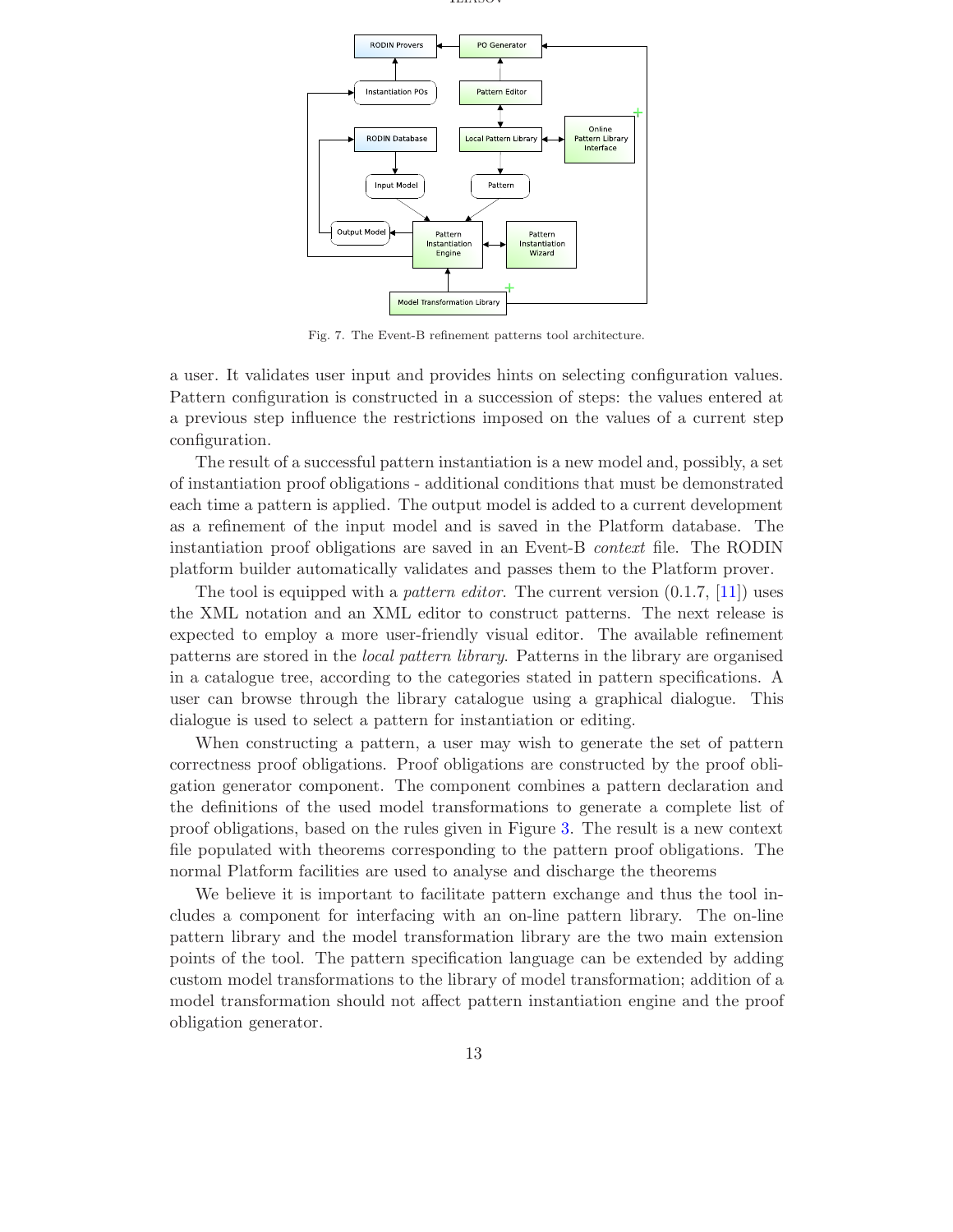The current version of the tool is freely available from our web site [\[11\]](#page-14-10). To install, download the jar file and place it in the plugins folder of the RODIN Platform installation. Several large-scale patterns were developed with the tool and are available for download from the plug-in web page [\[11\]](#page-14-10). On the web page an interested reader will find examples of Event-B specifications constructed from the patterns. Several patterns developed with this tool were applied during formal modelling of the Ambient Campus case study of the RODIN Project [\[13\]](#page-14-12).

## 6 Conclusions

There is a large number of related works in the area of specification and refinement automation and we briefly overview some of them. The pattern reuse mechanism described in [\[14\]](#page-14-13) proposes specifying design patterns as B machines. A similar approach, although with the focus on object orientation, is described in [\[15\]](#page-14-14). Abrial's Mechanical Press Controller [\[16\]](#page-14-15) case study is a notable example of application patterns to simplify development and facilitate proof reuse. The patterns are constructed independently from the main development using the normal tools and techniques. Pattern instantiation process is manual and thus proof reuse is based on informal assumptions. We believe, however, that the B language is generally inadequate for specifying reusable patterns.

Siemens/MATRA, working on specifications of a fully automated train system, have developed a tool for automatically refining B specifications [\[17\]](#page-14-16). An interesting aspect of the tool is that it is connected to a development method narrowly oriented on modelling train system. The tool was successfully applied in large specification projects (apparently train systems) but is proprietary and is used privately by the company.

There is a large body of research in the area of formalising the GoF [\[3\]](#page-14-2) design patterns, The notable examples are the RAISE Specification Language [\[18\]](#page-14-17) and the LePUS formal framework [\[19\]](#page-14-18).

To conclude, we believe that the application of refinement patterns in formal modelling offers a number of advantages:

- patterns can be used in more than one context within the same development and can be applied in completely unrelated developments;
- since a pattern deals with a specific aspect of a system functionality, in many cases, refinement patterns can be constructed independently from the main development;
- proofs done for a refinement pattern are automatically reused each time a pattern is instantiated, in a large development this results in a considerable proofs economy.

In addition, since a refinement pattern is self-contained, the pattern mechanism facilitates the exchange of ideas between designers. A pattern can be transferred, or, even, purchased and sold. A development can be, at least partially, constructed from ready-made third-party refinement or abstraction patterns, which, ultimately, means reduced modelling costs and a wider adoption of formal modelling.